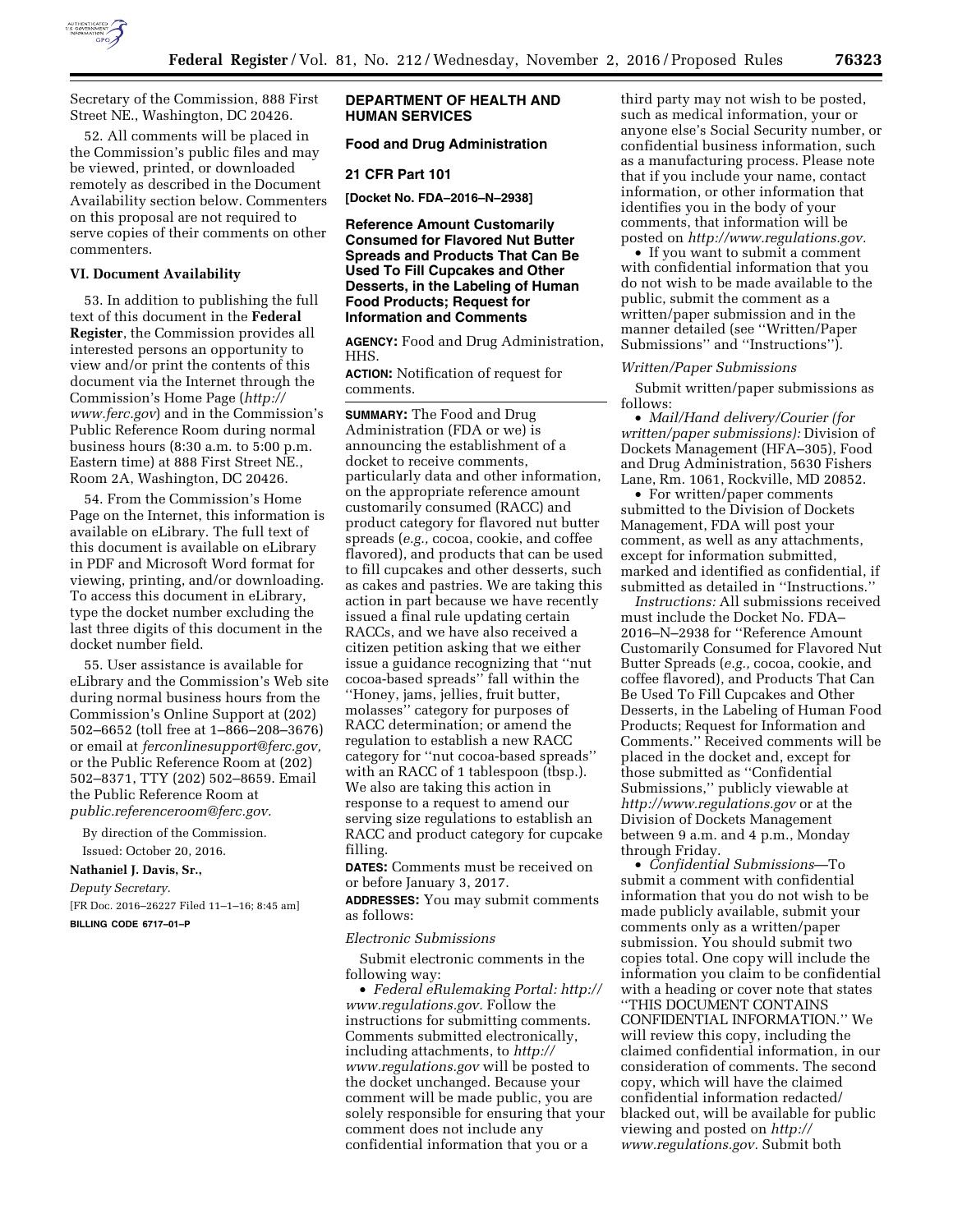copies to the Division of Dockets Management. If you do not wish your name and contact information to be made publicly available, you can provide this information on the cover sheet and not in the body of your comments and you must identify this information as ''confidential.'' Any information marked as ''confidential'' will not be disclosed except in accordance with 21 CFR 10.20 and other applicable disclosure law. For more information about FDA's posting of comments to public dockets, see 80 FR 56469, September 18, 2015, or access the information at: *[http://www.fda.gov/](http://www.fda.gov/regulatoryinformation/dockets/default.htm)  [regulatoryinformation/dockets/](http://www.fda.gov/regulatoryinformation/dockets/default.htm)  [default.htm.](http://www.fda.gov/regulatoryinformation/dockets/default.htm)* 

*Docket:* For access to the docket to read background documents or the electronic and written/paper comments received, go to *[http://](http://www.regulations.gov) [www.regulations.gov](http://www.regulations.gov)* and insert the docket number, found in brackets in the heading of this document, into the ''Search'' box and follow the prompts and/or go to the Division of Dockets Management, 5630 Fishers Lane, Rm. 1061, Rockville, MD 20852.

**FOR FURTHER INFORMATION CONTACT:**  Cherisa Henderson, Center for Food Safety and Applied Nutrition (HFS– 830), Food and Drug Administration, 5001 Campus Dr., College Park, MD 20740, 240–402–1450.

### **SUPPLEMENTARY INFORMATION:**

#### **I. Background**

*A. Flavored Nut Butter Spreads (e.g., cocoa, cookie, and coffee flavored)* 

Under section  $403(q)(1)(A)(i)$  of the Federal Food, Drug, and Cosmetic Act (the FD&C Act) (21 U.S.C.  $343(q)(1)(A)(i)$ , food that is intended for human consumption and offered for sale must bear nutrition information that provides a serving size that reflects the amount of food customarily consumed (*i.e.,* the RACC) and is expressed in a common household measure that is appropriate to the food (unless an exception applies). We established RACCs for specific product categories in a final rule that appeared in the **Federal Register** on January 6, 1993, entitled ''Food Labeling; Serving Sizes'' (58 FR 2229, ''1993 final rule''). In the 1993 final rule, FDA provided nine general principles and factors for establishing RACCs in 21 CFR 101.12(a) to ensure that foods that have similar dietary usage, product characteristics, and customarily consumed amounts have a uniform reference amount.

The 1993 final rule included a reference (Ref. 1) to a memorandum to the file entitled ''List of products for each product category,'' which listed

''Nutella'' as an example of a product in the product category ''Other dessert toppings, *e.g.,* fruits, syrups, spreads, marshmallow cream, nuts, dairy and non-dairy whipped toppings'' (see 58 FR 2229 at 2268). The conclusion that ''Nutella'' belongs in the ''Other dessert toppings, *e.g.,* fruits, syrups, spreads, marshmallow cream, nuts, dairy and non-dairy whipped toppings'' category with an RACC of two tbsp. was based on a consumer survey conducted in 1991 that showed a significant number of respondents used ''Nutella'' as a dessert topping, particularly for ice cream.

In the **Federal Register** of March 3, 2014, we published a proposed rule entitled, ''Food Labeling: Serving Sizes of Foods That Can Reasonably Be Consumed at One-Eating Occasion; Dual-Column Labeling; Updating, Modifying, and Establishing Certain Reference Amounts Customarily Consumed; Serving Size for Breath Mints; and Technical Amendments'' (79 FR 11990, ''2014 proposed rule''). The 2014 proposed rule proposed to update and modify certain RACCs for previously established product categories and establish RACCs for new products and product categories. The 2014 proposed rule provided no specific discussion with respect to ''Nutella.'' After publication of the proposed rule, on March 4, 2014, we received a citizen petition that requested we either: (1) Issue guidance recognizing that ''nut cocoa-based spreads'' fall within the ''Honey, jams, jellies, fruit butter, molasses'' category for purposes of RACC determination or (2) amend § 101.12 to establish a new product category for ''nut cocoa-based spreads'' with an RACC of one tbsp. (Docket No. FDA–2014–P–0263.) Based on the information provided, which included data pertaining specifically to ''Nutella,'' we understand that the petition intended ''Nutella'' to be incorporated into a category described as ''nut cocoa-based spreads.'' The petitioner submitted results of a consumer usage survey that the petitioner had commissioned through a marketing research firm. The survey included 722 mothers who purchased ''Nutella'' in the past 3 months. The survey found that, on average, 74 percent of ''Nutella'' use was associated with spreading the product on bread, including toast and in making sandwiches, and that two percent of use was as a topping for ice cream. The petition also included the results of an analysis of the National Health and Nutrition Examination Survey (NHANES) 2003–2010 consumption data for individuals aged 4 years or

older  $(n = 43)$ . The reported mean, median, and mode consumption amounts from this analysis for ''Nutella,'' including similar products used as chocolate-flavored hazelnut spreads, were 22.6 grams (g) (about 1 tbsp.), 18 g (1 tbsp.), and 18 g (1 tbsp.), respectively.

On March 10, 2016, we received a comment in response to the 2014 proposed rule in which a report prepared by a scientific consulting firm analyzed the NHANES data from 2003 through 2012 among participants aged 1 year and older for ''Nutella'' and other similar products used as chocolateflavored hazelnut spreads  $(n = 92)$  (Ref. 2). The comment stated that the results showed that the mean, median, and mode consumption amounts were 28.6 g, 18 g (about 1 tbsp.), and 12 g, respectively. The comment included a report of an online survey designed to estimate the amount of ''Nutella'' typically consumed in an eating occasion. The comment asserted that the survey was administered to a representative sample of the U.S. population aged 18 to 80 years, with an average age of 27.3 years. Four hundred and thirty respondents consumed ''Nutella'' in the year before the survey was administered, and these respondents reported 824 eating occasions. Based on the categorical consumption amount selections weighted by the frequency of such amount consumed, the comment concluded that median consumption per eating occasion was 18.5 g (about 1 tbsp.), that the mean consumption per eating occasion was 32.6 g, and that almost half of the eating occasions (46.9 percent) involved using the product as a spread with bread or toast, as compared to use with crackers or cookies (17.2 percent), use by itself (13.9 percent), use as a spread for fruit (10.8 percent), use as a spread over pancakes or waffles (8.2 percent), and other uses (3 percent). The report concluded that the median consumption amount from both analyses was one tbsp., consistent with the RACC of one tbsp. that we had established for sweet spreads for bread such as honey, jams, and jellies.

Following the receipt of the citizen petition and comment, in the **Federal Register** of May 27, 2016, we published a final rule entitled, ''Food Labeling: Serving Sizes of Foods That Can Reasonably Be Consumed At One Eating Occasion; Dual-Column Labeling; Updating, Modifying, and Establishing Certain Reference Amounts Customarily Consumed; Serving Size for Breath Mints; and Technical Amendments'' (81 FR 34000) (''2016 final rule''). The 2016 final rule updated and modified certain